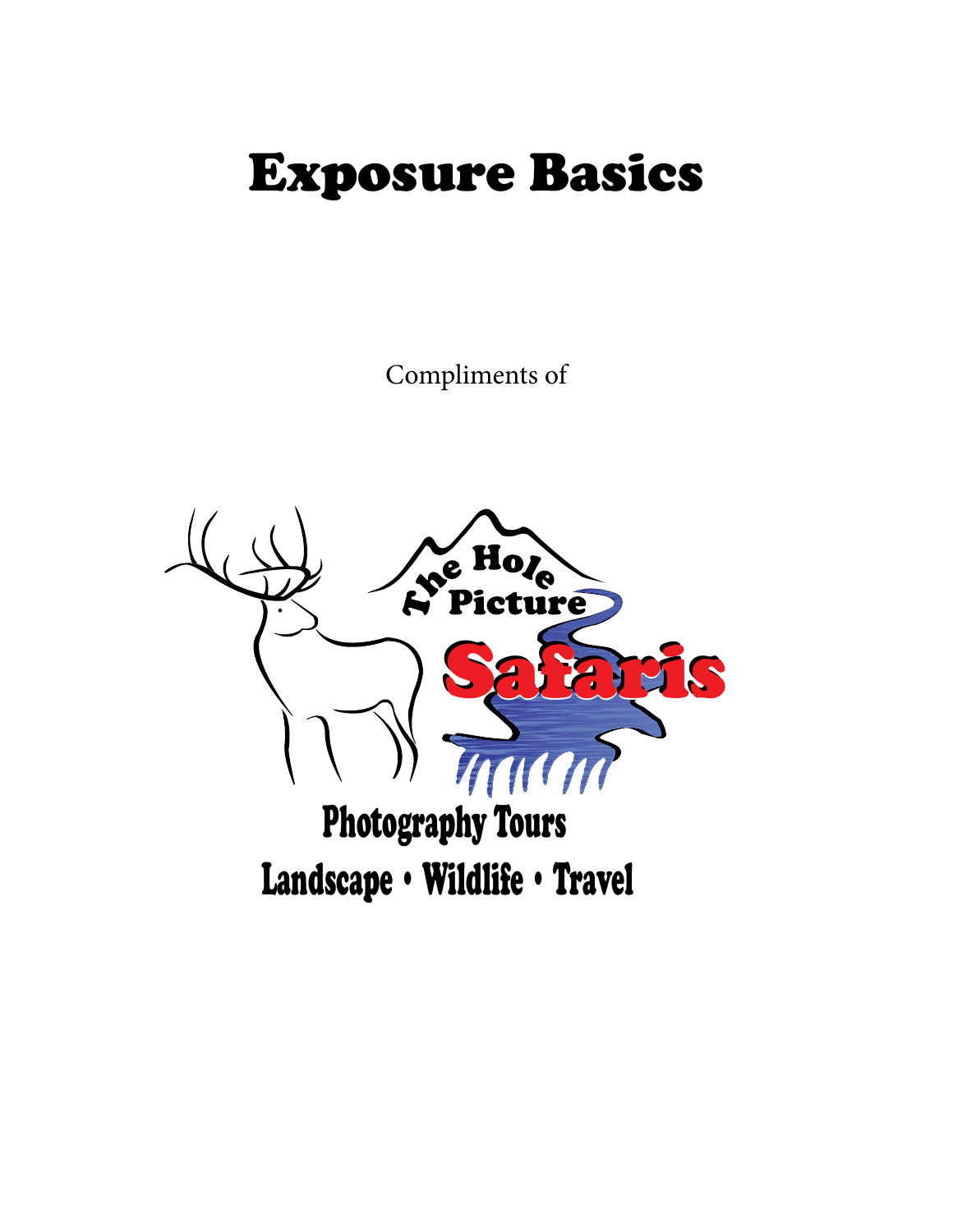#### Photography is capturing light which is exposure

When we forfeit our choice to shoot on manual we are outsourcing our thinking to a computer. Camera computers are great but they factor input to achieve an average – we don't want average.

In photography, exposure is the total amount of light allowed to fall on the camera sensor during the process of taking a photo. This requires that a finite quantity of light reaches it so the photo is sufficiently exposed.

There are several ways to achieve the same amount of light to achieve good exposure.

Quantity of light  $= X$ 

 $X =$  time value  $+$  aperture value

Time value and aperture value are your variables and each has a cost and benefit. Your subject will dictate your priority of selection

Aperture value is how big the lens opening is on your camera  $F 5/6 - F8 - F11$  etc., the higher the number the smaller the hole that lets in the light.

When you have a big hole (aperture) you can use a

higher shutter speed to stop action, the price is less depth of field. Depth of Field – depth of field (DOF) is the portion of a scene that appears sharp in the image.

A smaller aperture requires a slower speed and often a tripod to keep the camera steady; the risk is a blurred photo. Conversely a large aperture facilitates shorter shutter speeds to stop action, the price is less depth of field.

Time Value = Shutter speed, the higher the number the faster the shutter. When shooting with a telephoto as we do for wildlife you will want a high shutter speed. A rule of thumb is to match your shutter speed to the length of you lens. A 300mm telephoto would need a minimum of 1/300 of a second. I try to double that when possible.

For sports and wildlife you need to stop action so you would want a fast shutter speed which normally requires a large aperture hole, which dictates a small number like F5/6.

For shooting scenics maximum depth of field is desirable dictating the smallest possible aperture and a

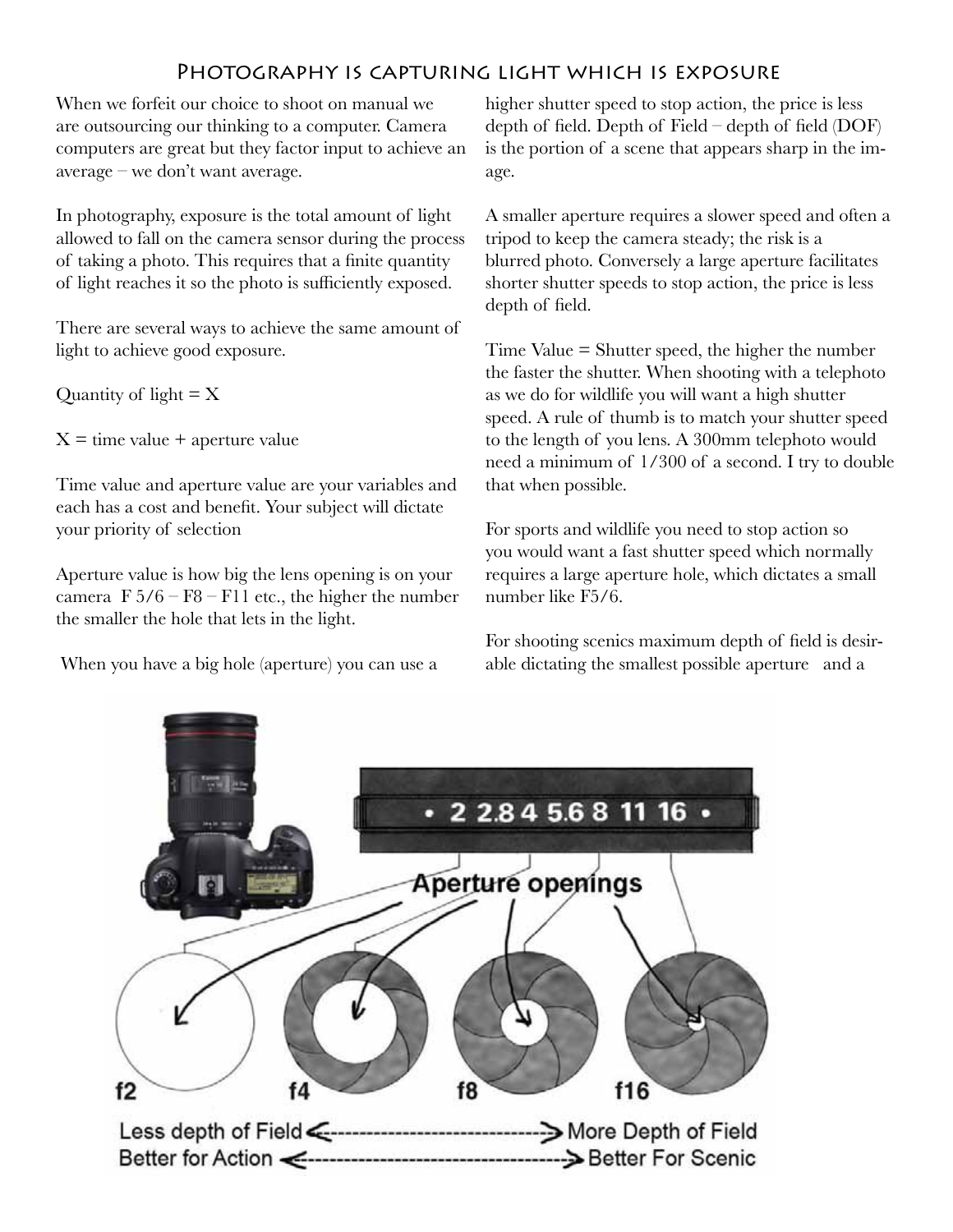slow shutter speed. When the shutter speed gets below 1/60 it becomes necessary to us a tripod to prevent camera shake.

### Now the curve ball - ISO

ISO stands for the International Standards Organization and the numbers are the camera's sensitivity setting for light. The lower the ISO the better saturation your photos will receive but when the light diminishes increase the ISO setting only as much as you need to achieve the minimum shutter speed mandated by the shooting situation. I hate to exceed 1200 ISO as it introduces noise (missing pixels) to your photo. Use high ISO's with caution and with lower expectations.

For those of you that used to shoot film high ISO/ ASA settings don't penalize your photos as much as they did back in the film days. Use them as needed.

## The case for shooting RAW

Like a photographic negative, a raw digital file has a wider dynamic range or than your JPG choice and it preserves most of the information of the captured image. The purpose of raw image formats is to save, with minimum loss of information, data obtained from the sensor.

Raw files retain all original data therefore in the future you can go back to the RAW file when you are more proficient in post processing and readjust the file. Conversely JPG files are processed in your camera and as soon as your camera's computer computes your averaged image, the computer throws all information the computer deems unnecessary away never to be available again.

The photo of the grizzly bears below was taken in spring of 2008. At the time, either me, or my post processing software wasn't good enough to get the detail out of the highlights of the snow and the darks fo the bear fur. I chose the bear fur detail and let the snow detail blowout. A JPG selection in the camera wouln't have captured both either. The following year I updated to the newest software, reprocessed the RAW file and got detail out of both the snow and bear fur.

Shoot RAW so you can reprocess images as you and software improve.

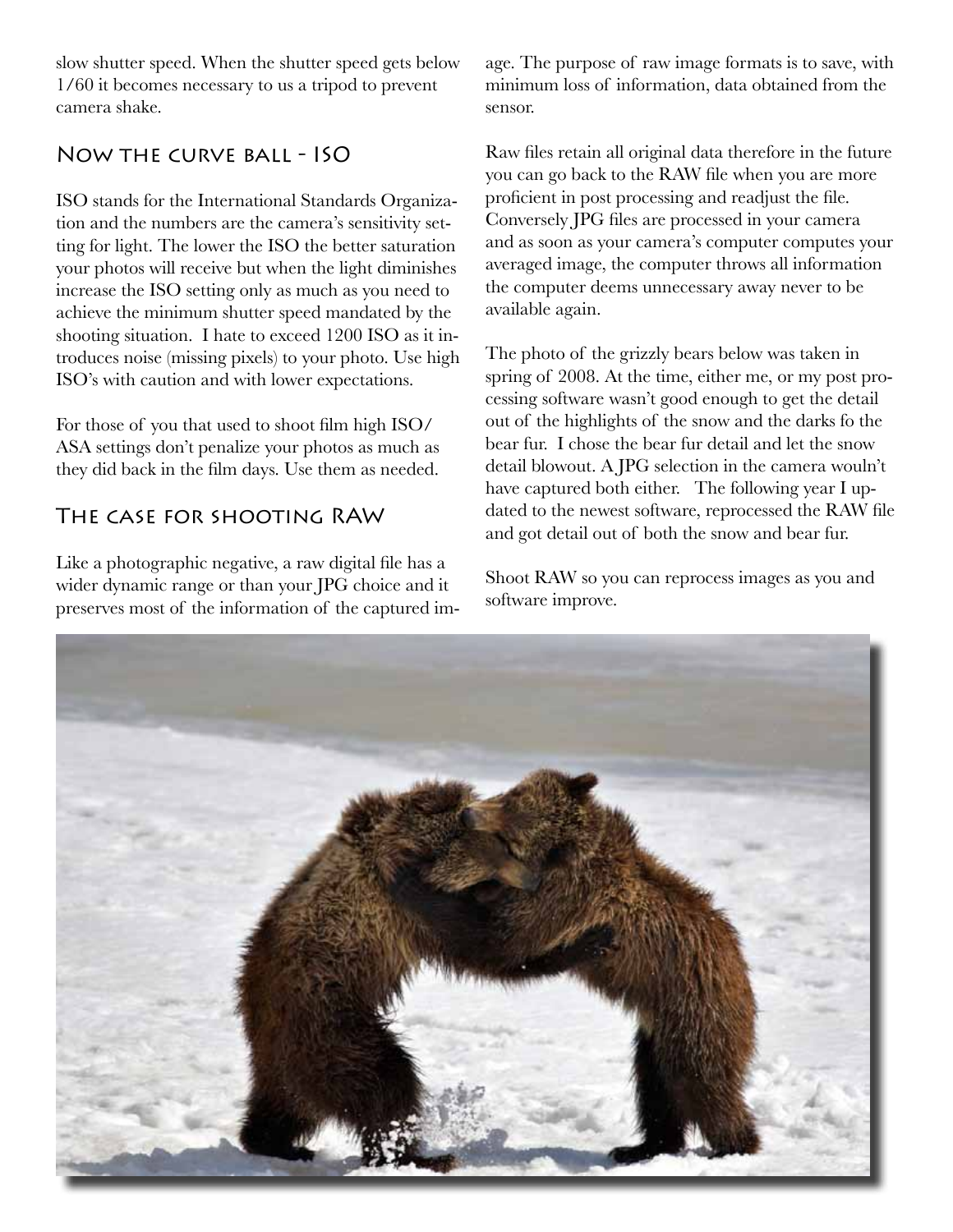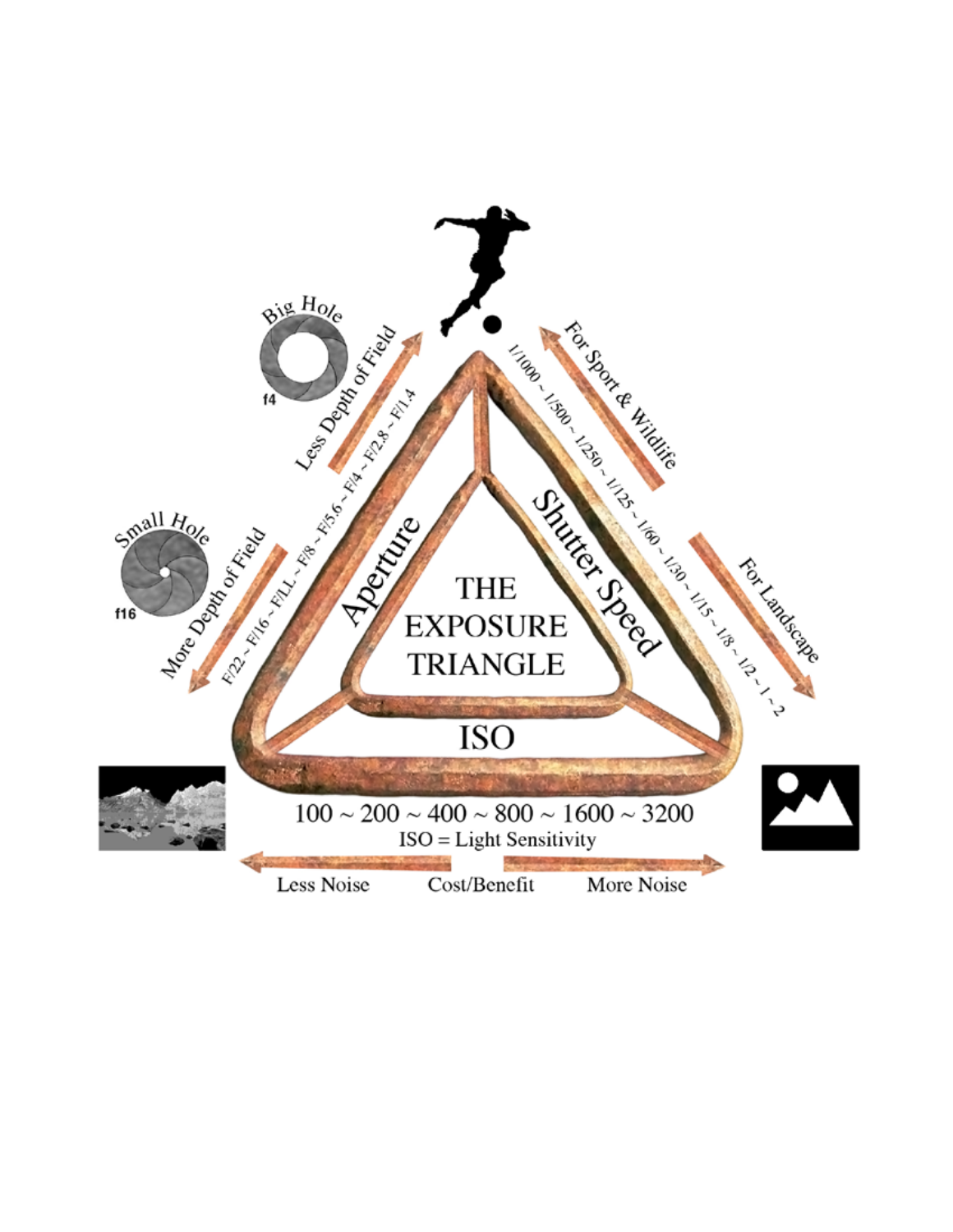### Composition

"To take photographs means to recognize -- simultaneously and within a fraction of a second - both the fact itself and the rigorous organization of visually perceived forms that give it meaning. It is putting one's head, one's eye and one's heart on the same axis." - Henri Cartier-Bresson



picture area in such a way as to complement what you choose to be the center of interest. Good composition keeps things from floating or flying off out of the photo.

Your digital censor sees the world differently than our human eye, and sometimes those differences can make a photograph

One of the things that differentiate a great photograph from an ordinary one is composition. You don't take a great photograph you make it. Composition is how objects or subjects are placed in the shot. Good pictures result from careful attention the basic elements of composition, there are always two people in every photograph: the photographer and the viewer. Even in front of the awesome beauty of the Greater Yellowstone Landscape one must compose carefully. The sheer ease today with which we can produce a superficial image often leads to creative disaster even in places of stunning beauty. Point and shoot equals apathy, a recipe for mediocrity. Landscape photography is a tool to express our positive assessment of the world so we want to do it well. Wildlife photography is hunting and our goal is to produce trophies.

The first and possible the most important guideline is simplicity. Look for ways to give the center of interest in your pictures the most scrutiny. Select uncomplicated backgrounds that will not steal attention from your subjects. Look around for a plain and unobtrusive background and compose your shot so that it doesn't distract or detract from the subject. Prioritize your main subject in the scene for crisp focus and perfect exposure and then play everything off the main subject.

Compose your photograph so that your reason for taking the picture is clear. Arrange other parts of the

more powerful than what you actually observed. Before photographing your subject, take time to think about from where you will shoot it. You can often change a picture dramatically by moving the perspective of the camera up or down, stepping to one side, moving closer to remove subtractive elements of backing away to include complementary framing elements. One of the best ways to come up with a prizewinning photograph is to find an unusual perspective. Average pictures are taken as most people take them, from about 5+ feet from the ground. Rather than just shooting from eye level, consider photographing from high above, down at ground level, from the side, from the back, from a long way away, from very close up, and so on.

Gallen Rowell said: "The landscape is like being there with a powerful personality and I'm searching for just the right angles to make that portrait come across as meaningfully as possible".

When we look at a photo our eye is naturally drawn along its lines. By thinking about how you place lines in your composition, you can affect the way the viewer works their way through an image, pulling them into the picture and toward the subject, guiding the eye through a journey through the scene. There are many different types of line, straight, diagonal, curvy, etc. and each can be used to enhance our photo's composition. Roads, fences, streams, ridgelines, trails etc. can all lead the eye into the landscape.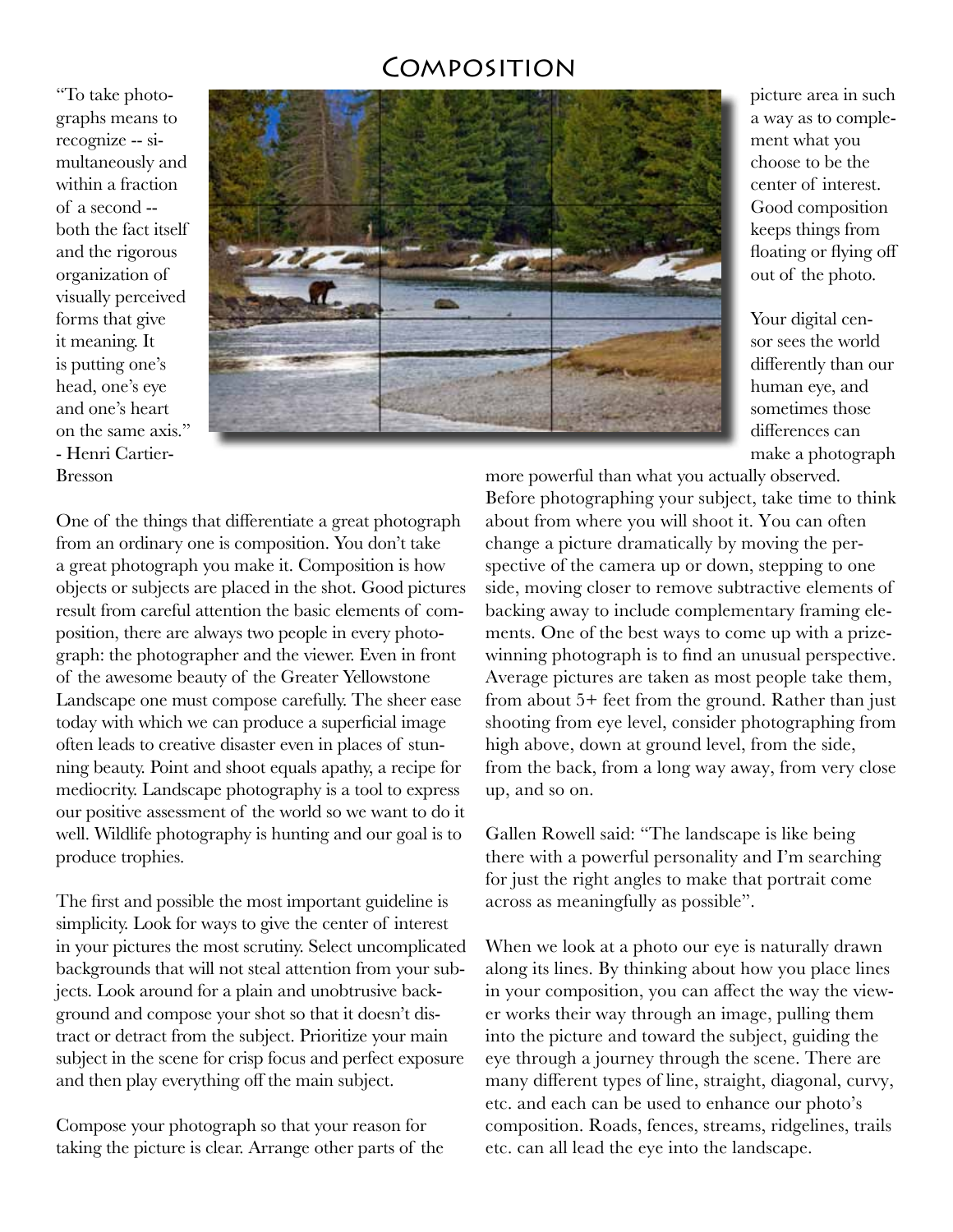Composing a "frame" in a photograph is something in the foreground that leads you into the picture or gives you a sense of where the viewer is. How much of your subject should you include, and should it be framed horizontally of vertically? The answer is in your viewfinder.



When a subject is capable of movement, such as a grizzly bear or skier, it is best to leave space in front of the subject so it appears to be moving into, rather than out of the photo. Same goes for people and animals that are static, you want them to be gazing into the photo, not out of it.

#### The rule of thirds

The rule of thirds is a compositional rule of thumb in visual arts such as painting, photography and design The rule of thirds appears as early as 1797 as a rule for proportioning scenic paintings. The rule states that an image should be as into nine equal parts by two equally-spaced horizontal lines and two equally-spaced vertical lines, and that important compositional elements should be placed along these lines or their intersections. Aligning a subject with these points creates more tension, energy and interest in the photo than simply centering the subject would.

Viewer's eyes naturally go to certain points of interest in photos and not to the center. It identifies these points of interests and suggests that if you place your subject correctly in these points of interest and play along with the viewer's natural way of looking at an image, you will have created a well balanced shot which is more appealing to the viewer.

The rule of thirds is applied by aligning a subject with the guide lines and their intersection points, placing the horizon on the top or bottom horizontal line, or allowing linear features in the image to flow from section to section. The main reason for observing the rule of thirds is to discourage placement of the subject at

the center, or prevent a horizon from appearing to divide a picture in half.

When you place your person, animal or other moving object, boat, motorcycle etc you want it off to one side appearing to move into the photo not exciting from it. Same goes for people and animals that are static,

you want them to be gazing into the photo, not out of it.

The rule of thirds is not a rule but just a compositional rule of thumb or a guideline to greatly improve the composition of your photos.

The rule of thirds is not a rule but just a compositional rule of thumb or a guideline to greatly improve the composition of your photos. Developing a composition is a creative process involving intuition and thinking more than following rules. Composition, an arbitrary, inexact process, appears to be guided best by intuition and chance rather than science.

That said you might want to heed the words of John Stuart Pryce: "Don't waste time trying to find that perfect composition. Remember life is short, and while contemplating the wonderful texture and taste of that ice cream cone, and why you prefer one flavor over another... your ice cream cone is melting". Along the same thought Ansel Adams said, "I usually have an immediate recognition of the potential image, and I have found that too much concern about matters such as conventional composition may take the edge off the first inclusive reaction".

Those of us who become photographers are never satisfied with just looking at someone else's beautiful work. We must produce our own images. When I succeed in interpreting the landscape powerfully, it resonates with an audience. The important question to ask is "What message do I want my picture to deliver?

Ansel Adams once said: "Sometimes I get to places just when God's ready to have somebody click the shutter".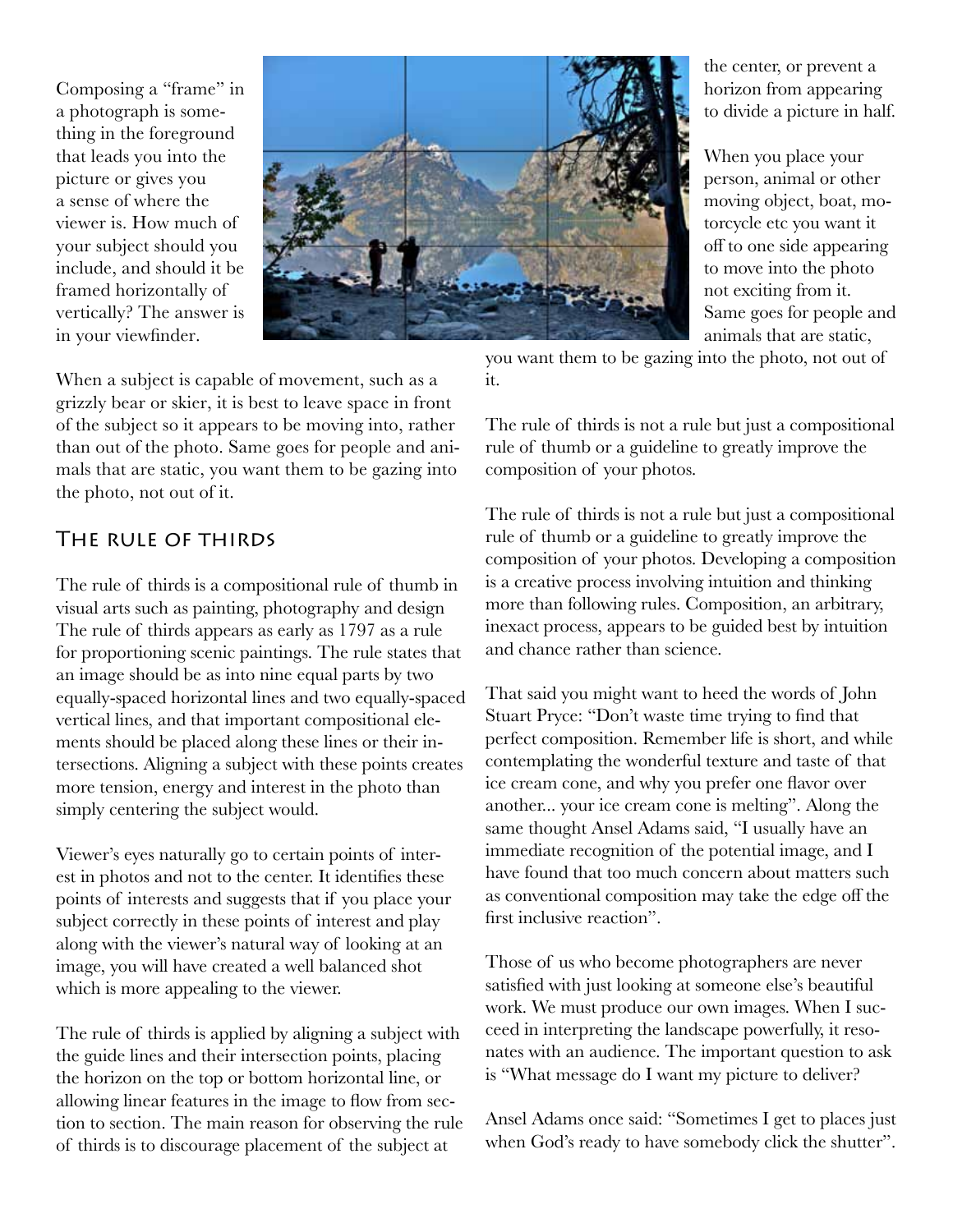#### Learning To See

The photographer's most important and likewise most difficult task is not learning to manage his camera, or to develop, or to print. It is learning to see photographically – that is, learning to see his subject matter in terms of the capacities of his tools and processes, so that he can instantaneously translate the elements and values in a scene before him into the photograph he wants to make. - Edward Weston

When we first use a camera we take pictures of all the obvious things around us, landmarks, people we know, family pets, our favorite spots etc. This is a very necessary part of learning exposure and composition but this superficial, rudimentary approach often leaves the capturing the light of photographic gems un-harvested as you have yet delved enough into the study of light to learn to see.

The nuance of light and shape are all around us but most of us fail too see. Unlike our own eyes that are capable of seeing vast scenes all at once are all to often used only for survival, not for the mining and harvest of beauty and although our Yellowstone landscape has an abundance of the obvious, its gems are less so.

I like to isolate subjects with a telephoto but I have a great appreciation for macro photographers that have a gift for finding an unseen world inside the weeds at our feet. Many think the grand vistas of the Grand Tetons and Yosemite call for wide-angle lenses but when shooting mountains vistas wide angles shrink the mountains, diminishing them. I usually shoot mountain scapes with as much magnification as possible to enhance their grandeur.

The whole gamet between macro shots of weeds and flowers to telephoto landscapes provides a whole world of objects that hosts light in unique ways and it is part of our journey to learn to see then harvest it.

Ansel Adams used the term "visualization" often–but what exactly does it mean? How does it fit into your workflow as a photographer? How did Ansel train students to look and see? First he explained visualization: the whole key lies very specifically in seeing it in your mind's eye first. Then he handed out black rectangles frames and told them to go out and use it to find and frame your shots. These black frames were tools to isolate gems out of the chaos of a scene.

Compelling photographs come from inspiration, not duplication. Cameras don't take pictures, photographers do. Cameras are just another artist's tool, Ansel Adams said: "The single most important component of a camera is the twelve inches behind it."

Pre-visualizing the image before you take the photograph is a fundamental process in learning to see. Previsualization means that you are always viewing things by mentally transposing what you see into the foreign language of imagery and imagining the visual power in this way of seeing that is not before your eyes. Learn to see like a digital sensor and pre-visualize the different way a photograph will look compared to what's before your eyes.

Edward Weston said: The photograph isolates and perpetuates a moment of time: an important and revealing moment, or an unimportant and meaningless one, depending upon the photographer's understanding of his subject and mastery of his process.